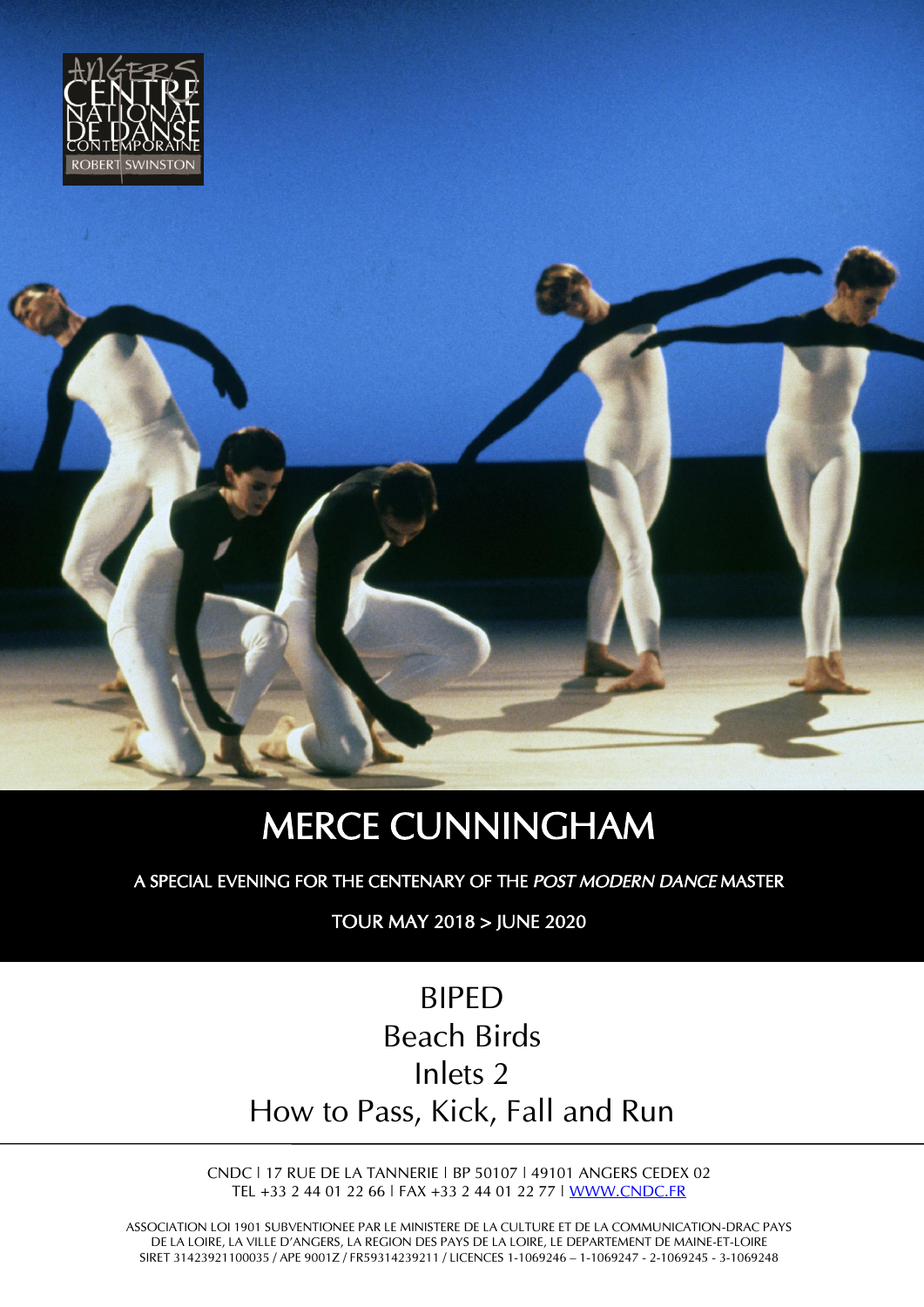### A made to measure program A tribute to Merce Cunningham

For the hundredth anniversary of the iconic choreographer Merce Cunningham, the Centre national de danse contemporaine – Angers (CNDC) and its associated artistic Director Robert Swinston, would like to offer you a dedicated evening with a made to measure program.

*BIPED* (45 minutes) can be presented alone or combined with one of the three other pieces from the Cunningham repertory reconstructed by the CNDC: *Beach Birds, Inlets 2* or *How to Pass, Kick, Fall and Run.*

These three pieces, each about twenty minutes long, can also comprise a program of its own.

For this occasion, the CNDC is also able to provide an exhibition with large photographs and video archives of Merce Cunningham; an excellent opportunity for the audience to discover the different aspects of his works and career.

Let's celebrate together!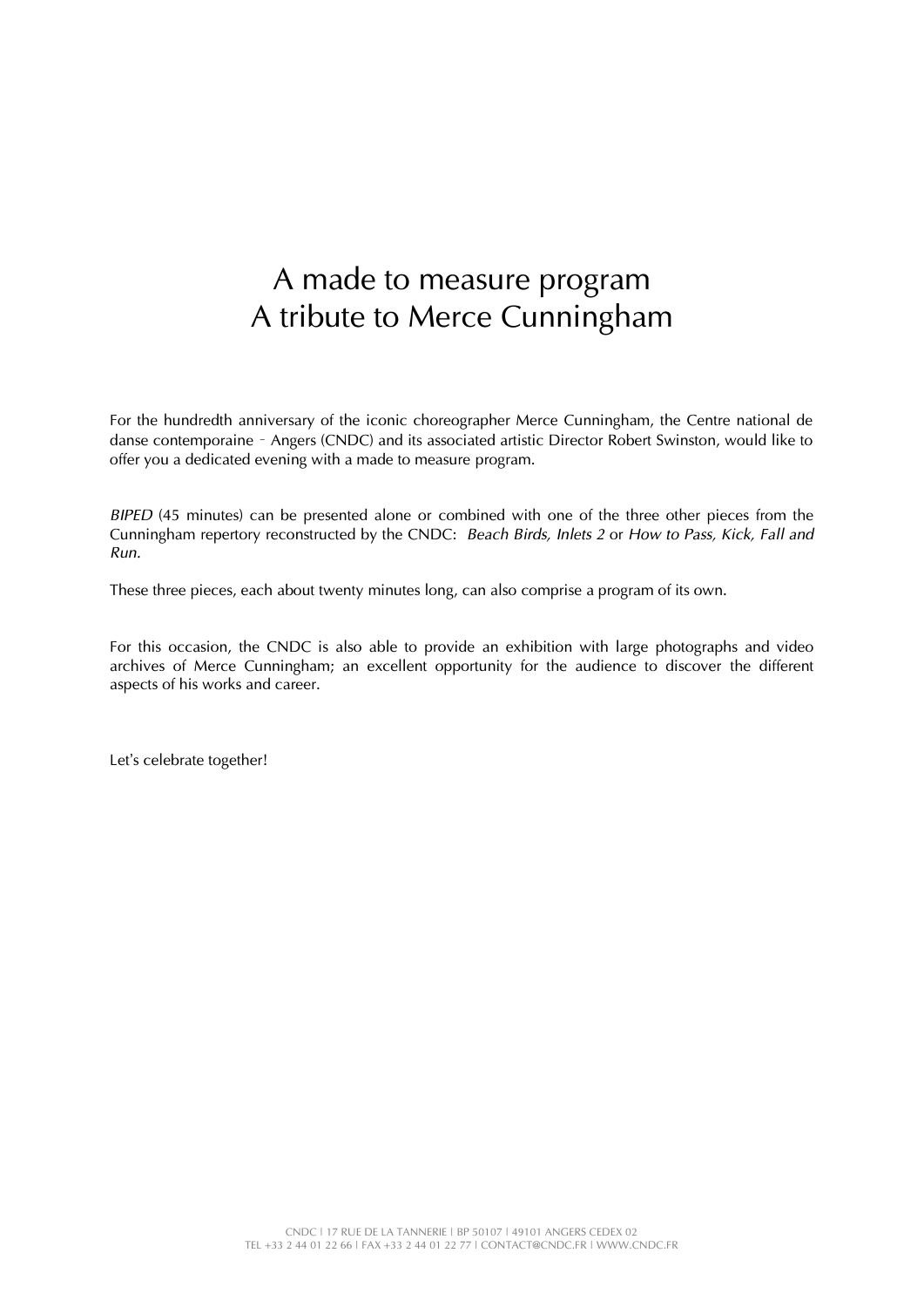#### *BIPED*



Cunningham has written: "The dance gives me the feeling of switching channels on the TV...the action varies from slow formal sections to rapid broken-up sequences where it is difficult to see all the complexity." Many people have commented on the elegiac nature of the closing moments of the piece. The décor for BIPED is an exploration of the possibilities of the animation technology of motion capture. The digital artists Paul Kaiser and Shelley Eshkar collaborated with Cunningham, who, working with two dancers, choreographed 70 phrases that were transposed into digital images. These animated images, as well as abstract patterns (vertical and horizontal lines, dots, clusters), are projected on to a scrim at the front of the stage, behind which the live dancers may be seen. Cunningham also used computer software, DanceForms, to develop the choreography for the dance, which is in a number of sections: solos, duets, trios, and ensemble dances. The music by Gavin Bryars, also called Biped, is partly recorded and partly played live on acoustic instruments. Suzanne Gallo's costumes use a metallic fabric that reflects light. At one point in the dance the men, clothed in pajama-like outfits in a transparent fabric, bring on tops in the same fabric for the women. Aaron Copp devised the lighting, dividing the stage floor into squares lit in what looked like a random sequence, as well as the curtained booths at the back of the stage that permit the dancers to appear and disappear.

45 minutes *First performance* Zellerbach Hall, University of California / Berkeley, CA / April 23, 1999 Choreography Merce Cunningham Reconstruction Robert Swinston Music Gavin Bryars - *Biped* Décor Shelley Eshkar, Paul Kaiser Costumes Suzanne Gallo Dancers tbd

Courtesy of the Merce Cunningham Trust

23 people on tour (1 choreographer, 14 dancers, 4 musicians, 3 technicians, 1 tour manager)

23 roundtrips from Angers, France

Accommodation hotel\*\*\* single (breakfast included)

Schedule: 2 people Day -2 and 16 people Day -1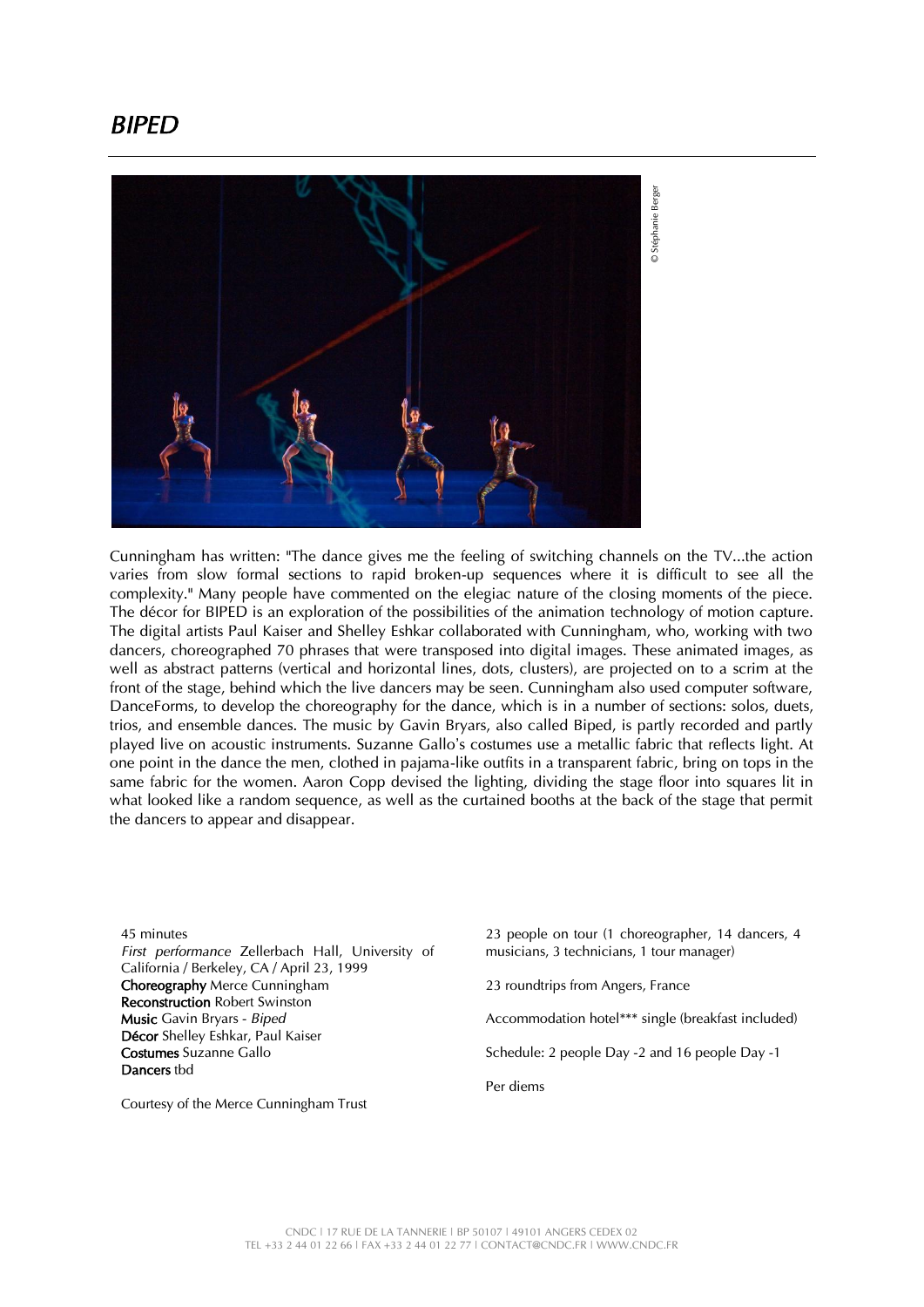#### *BEACH BIRDS*



"I had three things in mind: one was birds, obviously, or animals or whatever, but also humans on the beach and also one of the things that I love so much on shores - the way you are looking at a rock and you go around it, and it looks different each time, as though it were alive too. Those three images are part of what I worked at. In dividing the structures the way I always do, I used those three things as something to think about…"

Merce Cunningham

Cunningham said of his choreography for *Beach Birds*, "It is all based on individual physical phrasing. The dancers don't have to be exactly together. They can dance like a flock of birds, when they suddenly take off." A work for eleven dancers, the rhythm for *Beach Birds* was much more fluid than other Cunningham dances, so that the sections could differ in length from performance to performance. John Cage composed the music, and painter Marsha Skinner provided the costumes and décor. The dancers were dressed identically in all white leotards and tights, with black gloves. Skinner's backcloth was a white scrim on which the light varied in color and intensity, decided by a lighting plot that was devised using chance methods. While the timings did not relate to the dance structure, the gradual changes of light have been interpreted to imitate those that might occur from dawn to dusk on a beach. *Beach Birds* was adapted for film and called *Beach Birds for Camera*.

28 minutes Choreography Merce Cunningham Reconstruction Robert Swinston Music John Cage *Four* Dancers (tbc) ) Marion Baudinaud, Ashley Chen, Anna Chirescu, Gianni Joseph, Haruka Miyamoto, Adrien Mornet, Catarina Pernao, Flora Rogeboz, Carlo Schiavo, Claire Seigle-Goujon, Lucas Viallefond

Costumes and lights Marsha Skinner

*Courtesy of the Merce Cunningham Trust, the support of the John Cage Trust and Peters editions*

15 people on tour (1 choreographer, 11 dancers, 2 technicians, 1 tour manager)

15 roundtrips from Angers, France

Accommodation in hotel \*\*\* in single bed (breakfast included)

Schedule: 2 people Day -2 and 13 people Day -1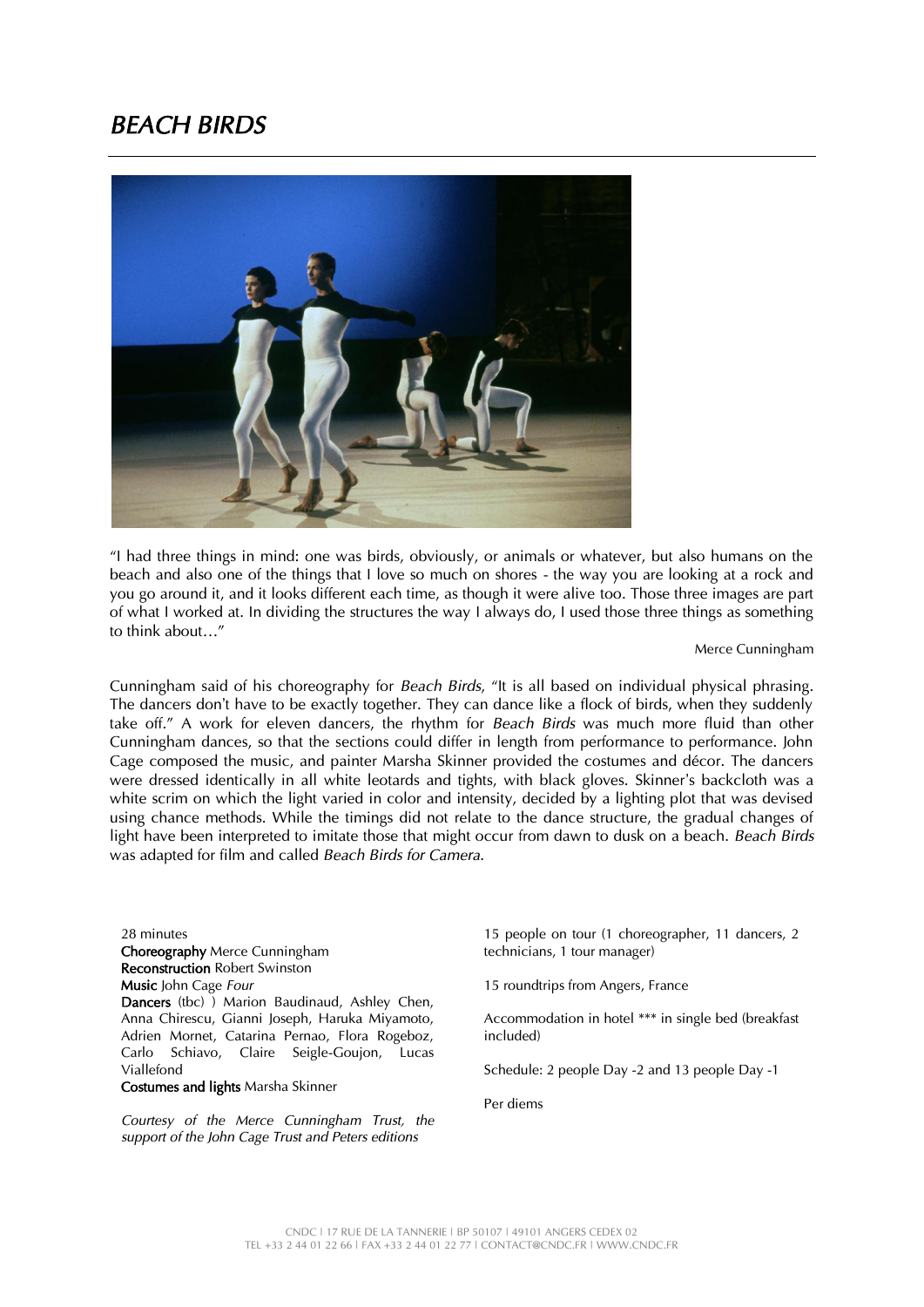#### *INLETS 2*



Like most of Mr. Cunningham's works, it depicts no dramatic situation, yet is rich in atmosphere. A quiet dance to a score by John Cage that consists of soft, gurgling sounds, *Inlets 2* evokes the peace of bodies of water.

Serenity was established at the outset when women stepped slowly on stage. In contrast, the men often moved with wide strides. Alan Good even loped as if his bare feet wore invisible seven-league boots. But quick phrases usually led to moments of calm. Because new actions were constantly born from such moments, repose never implied inertia. Things were always happening. Yet they happened in their own good time.

The New York Times, 5 March 1988

*Inlets 2* is the successor to Inlets, and premiered on the same bill as its companion piece, *Roaratorio* in 1983. Both Inlets and Inlets 2 employ the use of chance operations to determine the order of 64 movements, and are two of Merce's best-known nature studies. The choreography is commonly considered to be about the climate and topography of the Northwest: Cunningham was raised in Centralia, Washington and frequently utilizes aspects of nature in his work – and the titles (Inlets and Inlets 2) evoke the landscape of Puget Sound. The music is Cage's original score for *Inlets*; Mark Lancaster designed new costumes for *Inlets 2* – leotards and tights in gray, blue, or brown, over which some of the women wear tulle skirts.

20 minutes Choreography Merce Cunningham Reconstruction Robert Swinston Music John Cage *Inlets* (1977) Dancers Anna Chirescu, Adrien Mornet, Catarina Pernao, Flora Rogeboz, Carlo Schiavo, Claire Seigle-Goujon, Lucas Viallefond Original décor, costumes, lighting Mark Lancaster

*Courtesy of the Merce Cunningham Trust, the support of the John Cage Trust and Peters editions*

11 people on tour (1 choreographer, 7 dancers, 2 technicians, 1 tour manager)

11 roundtrips from Angers, France

Accommodation hotel \*\*\* in single bed (breakfast included)

Schedule: 2 people Day -2 and 9 people Day -1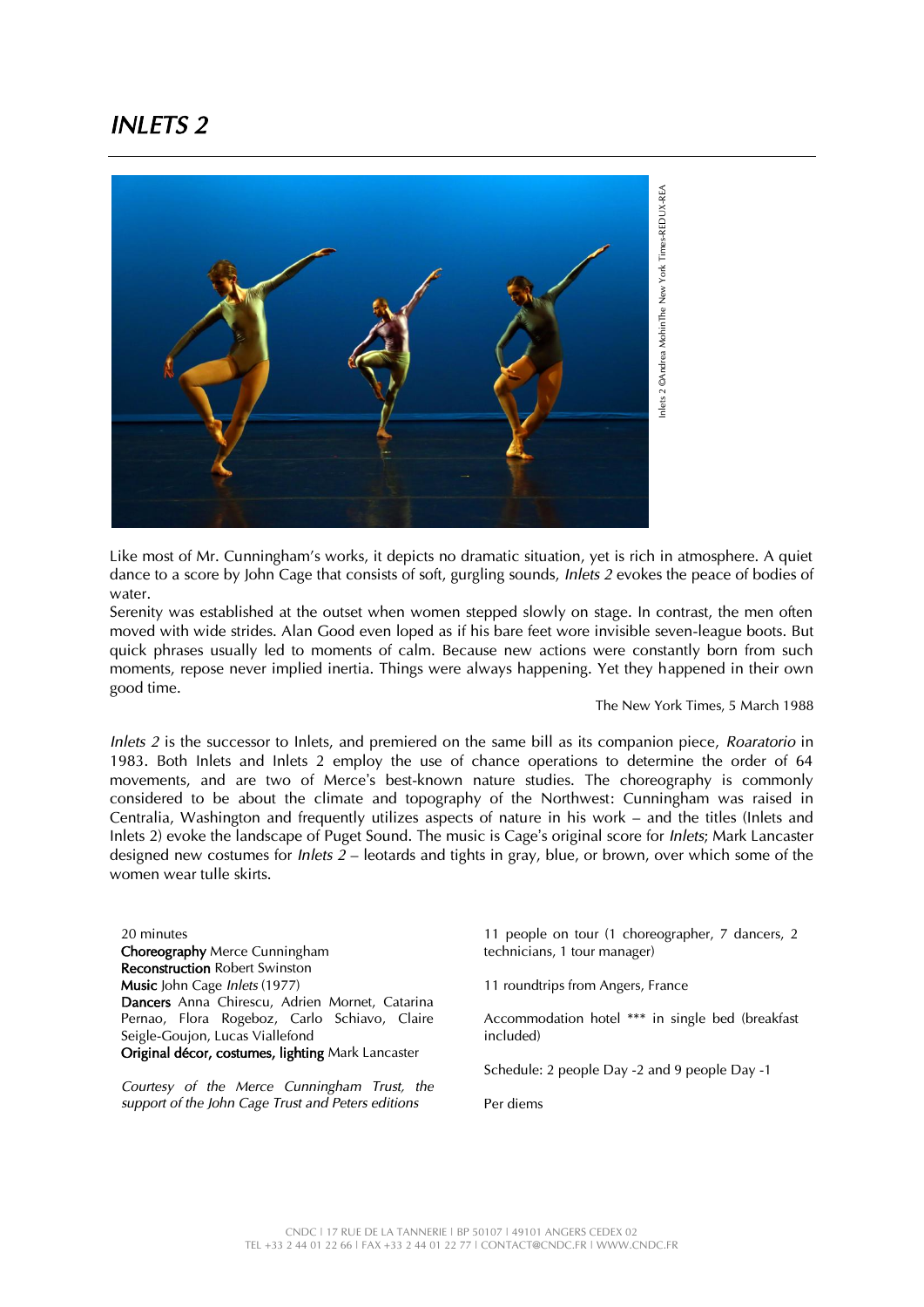#### *HOW TO PASS, KICK, FALL AND RUN*



*How to Pass, Kick, Fall and Run* had an athletic theme, without any specific references to games. The choreography kept the dancers constantly in motion, never staying in a given place for very long, with two or three things simultaneously occurring on stage at all times. The dancers wore tights and sweaters that they chose themselves, and the music was by John Cage, and included stories from *Silence, a Year from Monday*.

*How to* is ludic and full of surprise, a kind of comedy in which the dancers must hold their own against the often hilarious texts, from John Cage's *Indeterminacy* […]

Each is a minute long, no matter the length of the text, so some are delivered with snail-like slowness, others at breakneck speed. Meanwhile, the dancers run between one another, jump with bouncy glee, then turn quickly, flat-footed in attitude position (one leg bent, the knee lifted) behind.

These motifs are reiterated in different ways; later that attitude is transformed into a series of deep plunges forward, the bent leg lifting behind. The springy jumps become a game in which a woman is quickly and umpredictably turned by her shoulders as she bounces on two feet. But there is also warmth and softness in the work. […]

"How to" is performed on an entirely open stage, in bright light without décor and in simple black tights and bright tops. It feels practical, straightforward.

The New York Times, by Roslyn Sulcas, Sept. 28, 2015

25 minutes Choreography Merce Cunningham Reconstruction Robert Swinston Dancers Anna Chirescu, Gianni Joseph, Adrien Mornet, Catarina Pernao, Flora Rogeboz, Carlo Schiavo, Claire Seigle-Goujon, Lucas Viallefond Comedians tbd Décor, costumes, lighting Beverly Emmons Costumes Michelle Amet

*Courtesy of the Merce Cunningham Trust, the support of the John Cage Trust and Peters editions*

14 people on tour (1 choreographer, 8 dancers, 2 comedians, 2 technicians, 1 tour manager)

14 roundtrips from Angers, France

Accommodation hotel \*\*\* in single bed (breakfast included)

Schedule: 2 people Day -2 and 12 people Day -1